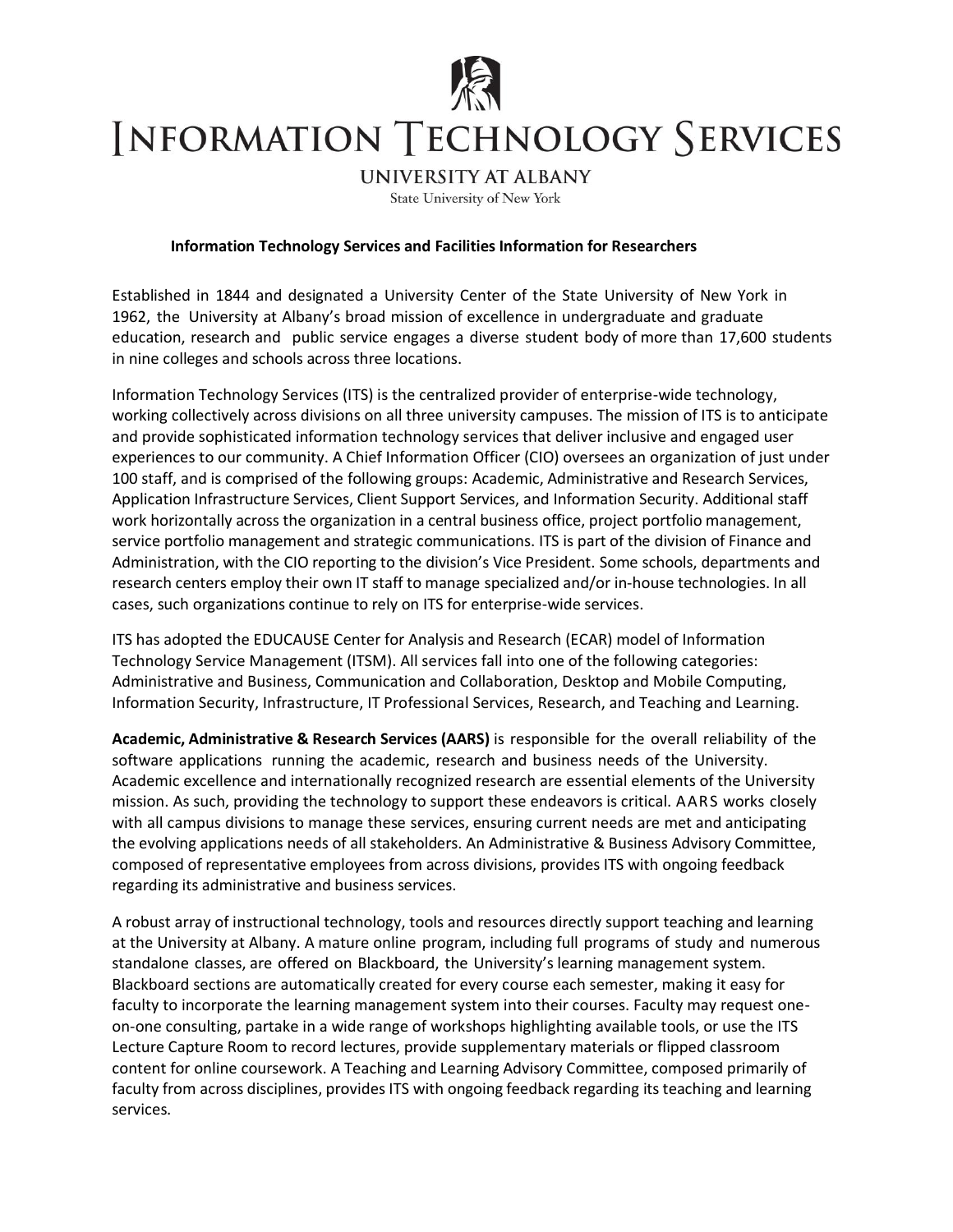Core services in support of research, including high-performance computing, are available for grantseeking and funded researchers. Research Technology Services (RTS) works closely with other ITS units, as well as school and departmental-based IT staff, to support the entire research IT life cycle. Early in the pre-g rant process, t he group provides IT consulting, assists in IT impact assessment, oversees integration into existing infrastructure, and serves as an external IT interface coordination resource. Upon award, RTS assists in facilities setup and configuration by managing the coordination of IT resources, including software acquisition, licensing, porting, and integration, along with setup, integration, and testing services. During the production phase, systems management and ongoing software consulting and porting is provided. At the end of the grant cycle, decommissioning services are available to assist in sun-setting systems, software and other IT infrastructure and recycling of central research IT resources into discovery or other grants.

Currently the following resources are directly involved in support of investigative activities:

*General Purpose Computational Linux Cluster:* Dell Linux cluster that consists of 26 computational nodes and over 1360 CPU cores. This computational resource is available to all members of the University at Albany research community.

RTS manages several individual research group servers that are used for specialized computation. These include:

CEASHPC: This cluster is dedicated for use by researchers from the College of Engineering and Applied Sciences. It is comprised of 12 nodes and a total of 672 CPU cores and 59,904 GPU shader cores.

Snow: This cluster is dedicated for use by researchers from the Department of Atmospheric and Environmental Studies. It is comprised of 33 nodes and a total of 1056 CPU cores.

Kratos: This cluster is dedicated for use by researchers from the Advanced Scientific Research Center. It is comprised of 16 nodes and a total of 448 CPU cores.

Minerva: This cluster is dedicated for use by research in the lab group of Dr. Alan Chen, a biophysicist with the RNA Institute. It is comprised of 37 nodes and a total of 592 CPU cores.

RTS currently supports 23 virtual servers (VMs) and 21 Docker containers for research projects across campus.

The primary platform is RHEL 7. The equipment is housed in the University's Information Technology Building, a Tier III-certified data center. The data center is redundantly networked to all buildings on campus and dual commodity internet connectivity as well as an upgraded 10g l2 link.

Research storage capacity of approximately 700TB is derived from 500TB of NetApp storage with snapshots. RTS maintains 220TB of high-speed scratch storage and 1.5 TB of local storage. RTS performs system administration of the cluster and all routine maintenance. Files are protected with 21 days of user-accessible snapshots.

**Application Infrastructure Services (AIS)** manages the University's Tier III-certified, N+1 concurrently maintainable, LEED Gold data center facility, which has network availability of 99.9%. The Data Center houses the equipment and systems that support enterprise-wide information, storage, and telecommunications to advance the academic and administrative needs of the institution. It also

> Information Technology Building 1400 Washington Avenue, Albany, NY 12222 PH: 518-442-6440 FX: 518-442-6400 www.albany.edu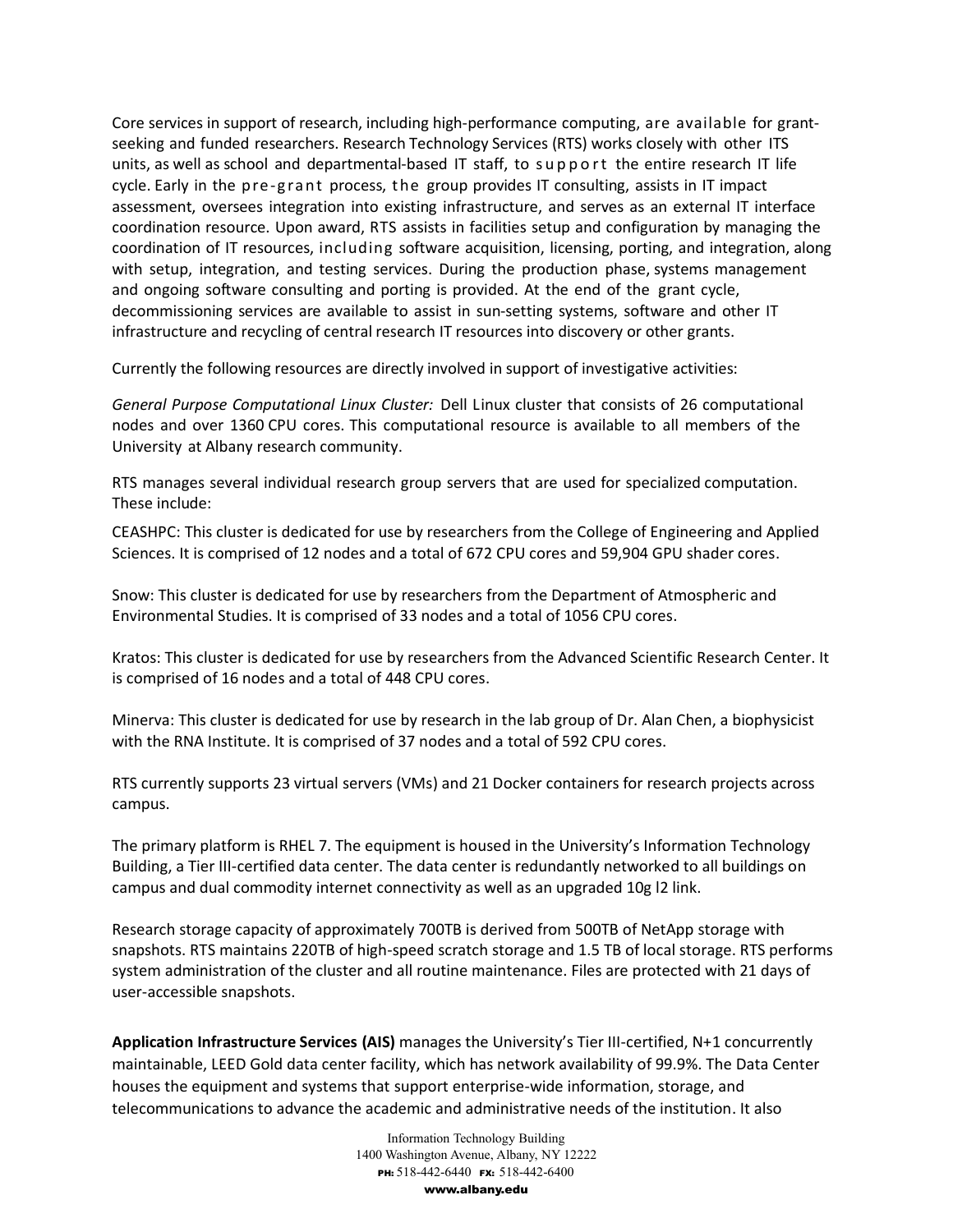provides co-location opportunities for research centers, academic departments, and researchers. Physical and virtual environments are available for all campus partners.

AIS installs, operates and maintains a robust fiber optic network which spans its three campuses, connecting over 130 fiber optic-attached Ethernet segments supporting more than 19,000 ports or connections. The campus network consists of a collapsed backbone router with dual 10 Gbps links to buildings. All user access ports are 1 Gbps Ethernet. The network includes interconnections with several local, regional, and national networks including NYSERNet, SUNYNet, Commodity Internet and Internet 2 via a NYSERNet connection. The campus Internet (I1) is composed of two diverse paths: the primary at 3 Gbps (burstable to 10 Gbps) and the secondary link at 2 Gbps (burstable to 6 Gbps). The Internet2 (I2) link is 10 Gbps. A regional fiber optic infrastructure connects the three UAlbany campuses to each other and to Internet2.

Wireless Access: There are currently 1,500+ wireless access points deployed throughout the podium, libraries, research centers and in the Campus Center uptown. The Downtown and Health Sciences campuses also have wireless connectivity. All new installations are 802.11ax which augment current 802.11n/ac deployment. All academic departments are wireless.

Residence Halls Network**:** The University contracts with an outside provider for ResNet services. All residence halls have wired and wireless connectivity to the Internet at 1000 Mbps.

Remote Access: UAlbany provides remote access to off-campus users via a VPN (Virtual Private Network) appliance and SSL VPN client. The user must have an ISP connection. UAlbany does not support dial-up service for access.

Centralized Hardware Systems: The University at Albany deploys and manages over 600 servers located in the University Data Center. These servers run a variety of operating systems, mainly Microsoft Windows Server and Linux, and house all University-wide development and production applications used by students, faculty and staff. The majority of these servers run in a virtualized VMWare server environment and all servers make use of a centralized NetApp disk storage system.

**Client Support Services (CSS)** includes the ITS Service Desk, which serves as the first point of contact for campus technology, including all desktop and mobile devices, technology classrooms and conference spaces.

Technology-enhanced Learning Spaces: Over 100 centrally scheduled multimedia classrooms are equipped with technology to synchronously broadcast classes to some or all students, and record lectures and meetings for asynchronous viewing. Podiums are equipped with touch screen control of video and sound systems, computers for faculty Internet access, and a laptop connection. Several of the larger classrooms include document cameras and annotation solutions.

The Information Commons (IC) provides a rich array of resources in all three University Libraries. The Main Library is the drop-in location for the ITS Service Desk, which is staffed with student technology consultants. All IC locations provide PCs and Macs equipped with university-licensed software. Discounted software is available to all members of the campus community.

Email and Collaboration Services: Provides a full suite of enterprise applications to facilitate creating, sharing, and exchanging information for a variety of academic and administrative needs. These includes email, calendaring, productivity suites, file sharing, instant messaging tools, and web-based collaborative platforms for collaboration.

> Information Technology Building 1400 Washington Avenue, Albany, NY 12222 PH: 518-442-6440 FX: 518-442-6400 www.albany.edu